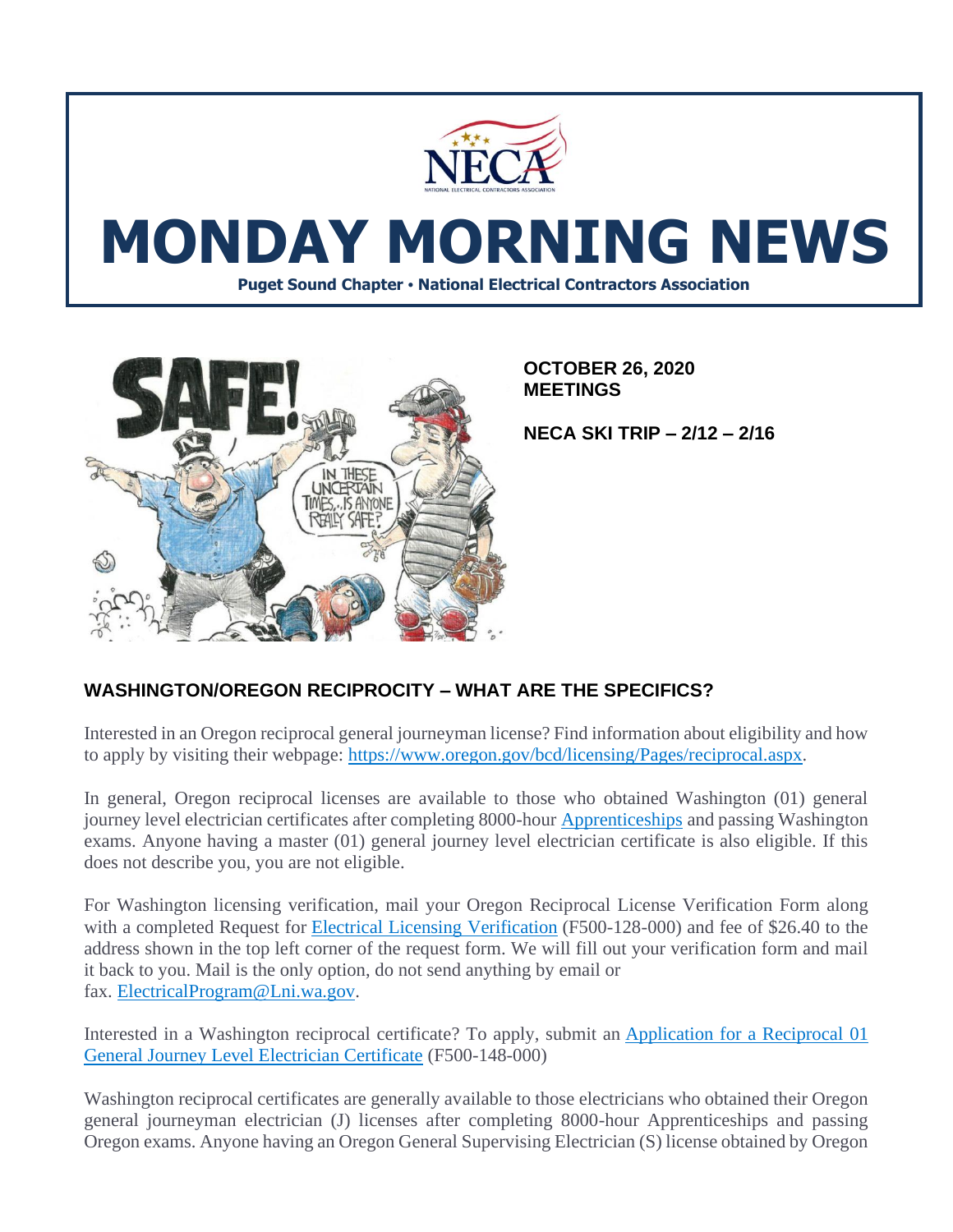examination is also eligible. If this does not describe you, you are not eligible. No waiting periods apply, Oregon license holders can apply any time after they receive their Oregon license.

For licensing verification from Oregon, submit Part C of the Washington reciprocal application to Oregon as follows:

- By mail: Department of Consumer and Business Services, Building Codes Division, PO Box 14470 Salem, OR 97309, or
- By fax: 503-378-2322.

Oregon charges no fee to process verification requests. Once completed, the original form will be returned by mail if you do not provide instructions requesting it be returned by fax and a fax number to send it to. Please direct questions about Oregon licensing verification to: [license.bcd@oregon.gov.](mailto:license.bcd@oregon.gov)

No other reciprocal agreements exist with Washington State.

## **LABOR AND INDUSTRIES ANNOUNCES FIRST WILDFIRE SMOKE SAFETY RULE**

The Washington Department of Labor and Industries (L&I) is developing a new workplace safety and health rules regarding wildfire smoke. L & I announced the move in response to an increasing number of acres burned by wildfire in the state each year. Smoke from the Western wildfires last month left Washington with some of the worst air quality in the world at times, according to the EPA. Some of the issues expected to be addressed in the new rules include; Identification of harmful exposures, training/instruction, and control of harmful exposures. Washington is just the second state to formally undertake rulemaking regarding workers and wildfire smoke. California was the first, adopting rules in 2019. L & I plans to hold meetings in the next few months to begin gathering information from stakeholders to help create an initial draft of the wildfire smoke rule. Justin Thayer, NECA Director of Safety, will be tracking and keeping our Contractor Members informed of updates regarding rule development.

#### **INSLEE ISSUES NEW RESTRICTIONS ON COLLEGES, UNIVERSITIES AFTER COVID OUTBREAKS**

Gov. Jay Inslee last Tuesday announced new restrictions on congregate living settings and social gatherings at colleges and universities across Washington, after COVID outbreaks have been reported at several institutions. Under the new requirements, masks will be required at all times in living areas on campus except when outside or in sleeping areas. Congregate sleeping porches will no longer be allowed and no more than two people are allowed to share the same sleeping area. Only five people from outside a household will be allowed to gather at a time and common areas in homes can have no more than five people at any given time. You can read the full proclamation buy clicking [here.](https://www.governor.wa.gov/sites/default/files/proclamations/proc_20-12.2.pdf?utm_medium=email&utm_source=govdelivery)

## **WEST SEATTLE BRIDGE – REPLACEMENT SEEN AS BEST OPTION**

A newly released cost-benefit analysis of West Seattle Bridge repair and replacement alternatives shows that a superstructure replacement would be the best option – though repairs ranked similarly. The total cost for replacing the superstructure would be about the same as for repairs: \$1 billion, if you include all the capital and life-cycle expenses. The Seattle Department of Transportation said [in a statement,](https://sdotblog.seattle.gov/2020/10/20/weve-completed-a-cost-benefit-analysis-to-support-and-inform-the-repair-or-replacement-paths-forward-for-the-west-seattle-high-rise-bridge/) however, that the totals are rough order-of-magnitude estimates rather than detailed cost estimates.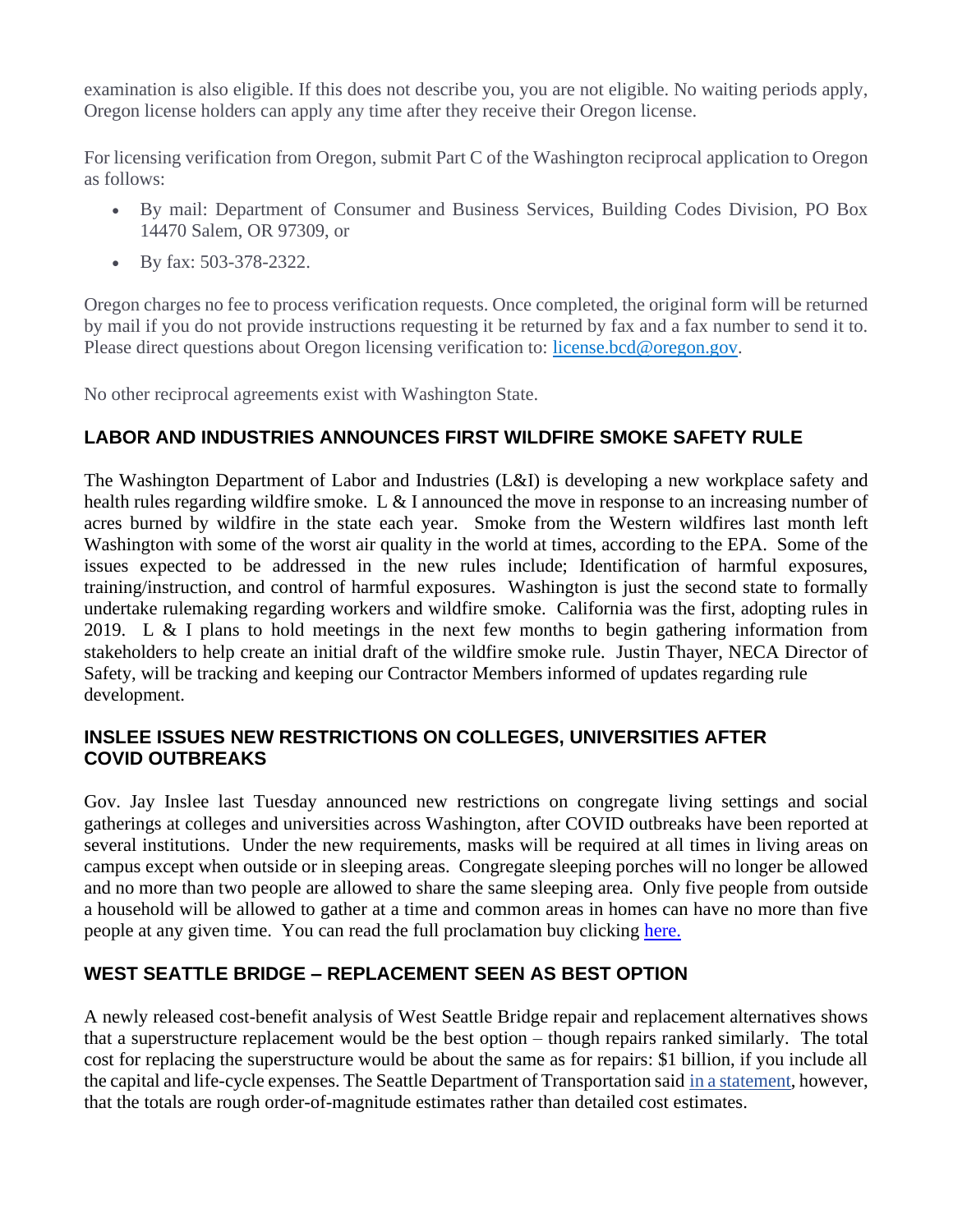The difference is that most of the cost for replacing the superstructure – the portion of the bridge that supports the deck – would be in upfront construction expenses, while a repair would far outpace replacement in terms of ongoing operations, maintenance, repair and rehabilitation costs over a 79-year span. The higher maintenance costs are significant because the city of Seattle already struggles to adequately fund bridge maintenance, though the large capital costs of a replacement could also pose a challenge. A repair could be the fastest option, returning traffic to the bridge as early as 2022, compared with 2026 for a superstructure replacement. But a repair runs the risk of another unplanned closure.

Narrowing down when SDOT would need to replace the repaired bridge – currently estimated anywhere between 15 to 40 years – would require another several-month-long study, while a replacement would last an estimated 75 years. Repair success also depends on how the bridge responds to ongoing stabilization efforts. Overall, repair options scored lower on the analysis than a replacement – particularly regarding seismic and safety attributes.

SDOT [selected HNTB](https://www.bizjournals.com/seattle/news/2020/08/19/sdot-hntb-west-seattle-bridge-replacement-design.html) to design the West Seattle Bridge replacement in August, and the firm has developed a superstructure replacement concept similar to what was used in the cost-benefit analysis, and which could expedite the timeline, though the agency is still vetting this possibility. Replacing the entire bridge, rather than just the superstructure, also performed well in the cost-benefit analysis. However, this option would cost about \$540 million more – including about \$180 million more upfront – and is estimated to have the same lifespan as a superstructure replacement.

Other alternatives the analysis considered included temporary shoring to restore traffic and an immersed tube tunnel replacement. Both performed poorly.

# **COOKIES FOR KIDS CANCER – GREAT CHARITY AND GREAT COOKIES!!**

Cookies for Kids' Cancer is a wonderfully delicious charity that you may want to consider at any time, but this is an especially great time to combine giving to children's cancer research, while at the same time sharing arguably the best cookies on earth - with family, friends, and office co-workers! Pediatric cancer is the leading cause of death by disease in children in the U.S. Only 4% of the National Cancer Institute budget is dedicated to Kids' Cancer. Cookies for Kids' Cancer has donated over \$16M to children's cancer research in a little over a decade since Gretchen and Larry Witt created this hard working charity to honor to their son, Liam – and to help improve research for Pediatric Cancer. Check out cookiesforkidscancer.org, and read about this incredible organization and the successes they have achieved in fighting Kids' Cancer. And then order some cookies! You won't be disappointed!!

**ON THIS DAY IN HISTORY – 1825 –** The [Erie Canal](https://www.history.com/topics/erie-canal) opens, connecting the Great Lakes with the Atlantic Ocean via the Hudson River. Governor DeWitt Clinton of [New York,](https://www.history.com/topics/us-states/new-york) the driving force behind the project, led the opening ceremonies and rode the canal boat *Seneca Chief* from Buffalo to [New York City.](https://www.history.com/topics/new-york-city)

Work began on the waterway in August 1823. Teams of oxen plowed the ground, but for the most part the work was done by Irish diggers who had to rely on primitive tools. They were paid \$10 a month, and barrels of whisky were placed along the canal route as encouragement. West of Troy, 83 canal locks were built to accommodate the 500-foot rise in elevation. After more than two years of digging, the 425-mile Erie Canal was opened on October 26, 1825, by Governor Clinton.

The effect of the canal was immediate and dramatic. Settlers poured into western New York, [Ohio,](https://www.history.com/topics/us-states/ohio) [Michigan,](https://www.history.com/topics/us-states/michigan) [Illinois](https://www.history.com/topics/us-states/illinois) and [Wisconsin.](https://www.history.com/topics/us-states/wisconsin) Goods were transported at one-tenth the previous fee in less than half the time. Barges of farm produce and raw materials traveled east,